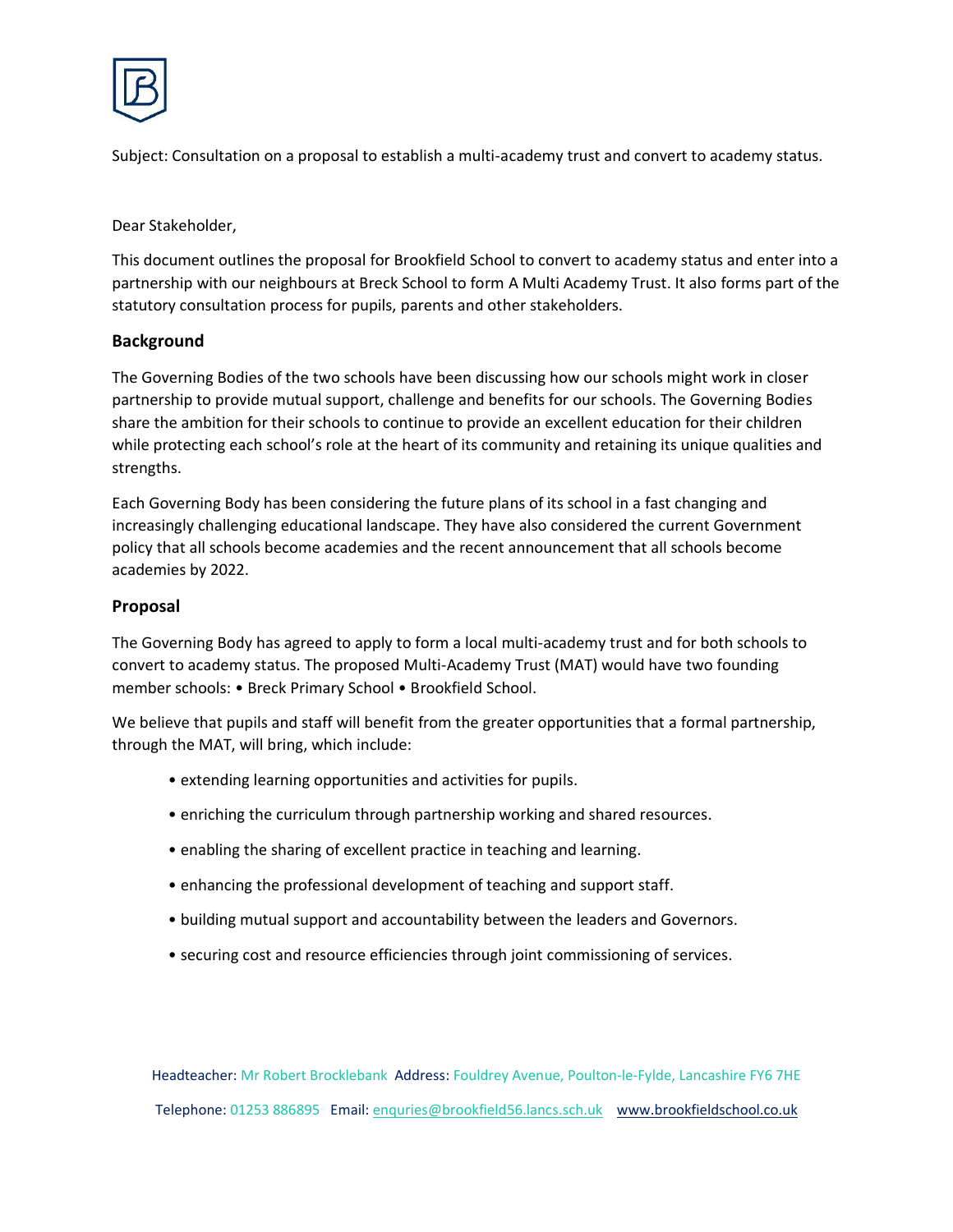

We are now consulting with staff, pupils, parents, carers and the community. The consultation period will run between Monday, 11th May and Friday 22<sup>nd</sup> May 2020. Due to the pressures of COVID, all communication will be through social media, email and video conferencing where requested.

The Governing Body will then consider a report on the academy consultation before making a final decision on whether to proceed with the proposal. If the Governing Bodies agrees to proceed, the plan is for the Trust to be established and for the schools to convert on September 1st 2020.

We attach a Consultation Frequently Asked Questions for your information. If you have any feedback on the proposal that you would like to share with the Governing Body, then please forward your questions and comments to [academyconversion@brookfield56.lancs.sch.uk.](mailto:academyconversion@brookfield56.lancs.sch.uk) The information gathered will be reported to Governors and all points considered.

Yours sincerely,

Robertecled

Rob Brocklebank (Headteacher)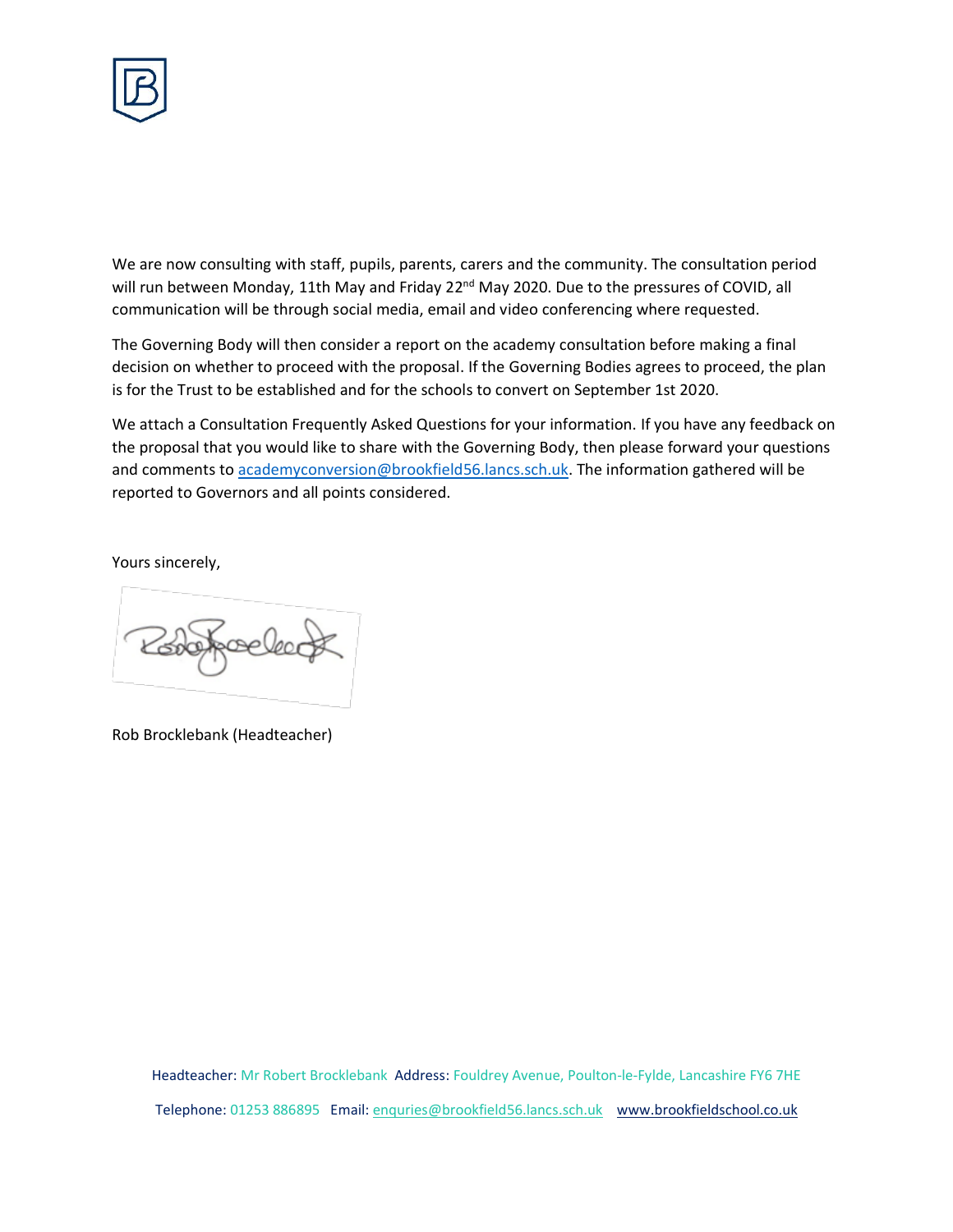

# **Frequently Asked Questions**

Our Collective Vision - We aim to become an outstanding multi-academy trust that:

- Improves opportunities and outcomes for all our children
- Nurtures self-motivated, successful and resilient learners
- Drives ambition and aspiration in our children
- Inspires learners with high expectations of themselves
- Grows responsible, open-minded and caring citizens

#### **1. What is the proposal?**

The proposal is for two schools to form a partnership called a multi-academy trust (MAT) and for the schools to convert to academy status. The two founding members of the Trust, Breck School and Brookfield School are based in Poulton le Fylde, Lancashire.

The two schools have been working closely together for some time and have already benefitted from this collaboration and partnership.

#### **2. How would this proposal benefit our school?**

We believe that stronger partnership between schools that share a similar vision, ethos and values and the same commitment to raising standards, would help our school in a number of important ways, including;

- extending learning opportunities and activities for all pupils
- enriching the curriculum through partnership working and shared resources
- sharing excellent practice in teaching and learning
- enhancing the professional development of teaching and support staff
- building mutual support and accountability between the Headteachers and between the Governors

We believe that we can bring enhanced benefits and opportunities to parents and pupils by formalising these existing working relationships.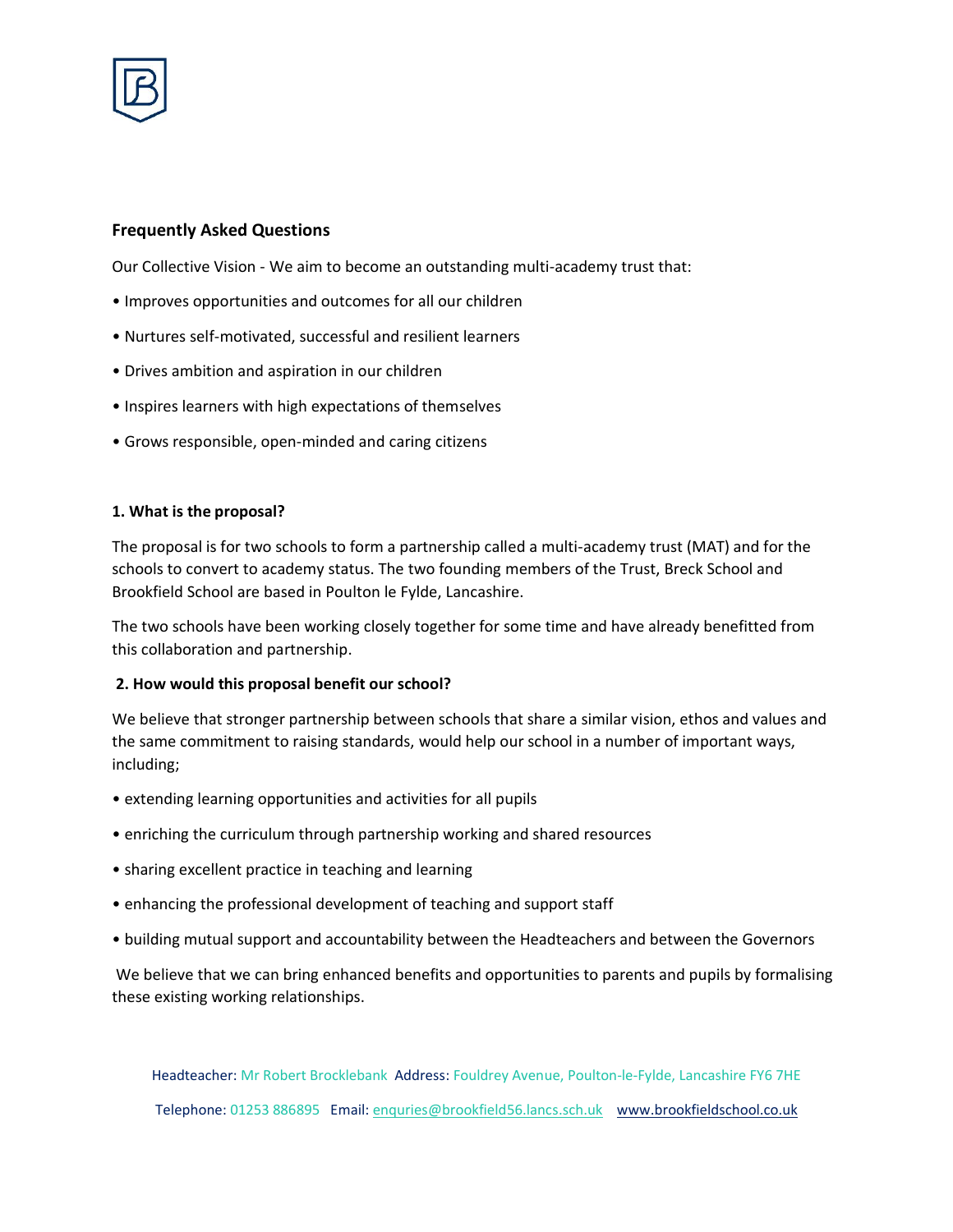

## **3. How will pupils benefit?**

If the schools convert to academy status and establish the MAT, pupil will still wear the same uniforms as before and will be taught in the same classrooms by the same teaching staff. They won't notice any immediate difference. Each school will continue to strive to provide an outstanding education for all of our pupils. However, over time the pupils may notice changes and improvements in the way that they learn, mostly as a result of new training opportunities given to teaching staff to innovate and improve the children's education. In particular, the pupils will benefit from the sharing of excellent and innovative practice in teaching and learning between the partner schools. They will also have wider opportunities to learn new skills and experience new activities.

### **4. What will be the impact on staff?**

Currently, all staff are employed by the Lancashire County Council. After conversion, all staff will be employed by the new MAT. Staff are legally protected to transfer under the same employment terms and conditions, including pensions. Staff will be provided further information of any changes. Being part of the MAT will also provide greater opportunities for career progression and development.

## **5. What is an academy and what is a multi-academy trust?**

An academy is an independent state school that is run by an academy trust. The academy trust enters into an agreement with the Secretary of State for Education that sets out its responsibilities and accountabilities for the effective running of the academy. The academy is funded directly by the Government and is no longer run by the Local Authority. The academy trust is given charitable exemption, which means it must operate much like a charity. A multi-academy trust (MAT) has two or more academies as members. Over 50% of compulsory school age children are now taught in an academy or free school following educational reforms in 2010

### **6. How will the MAT trust and the schools be run?**

The MAT will have a Board of Directors made up of a mixture of current Governors, Headteachers and people with particular skills and expertise to help it run efficiently, effectively and compliantly. Although the Board would have a number of legal and regulatory powers it would delegate many of its powers to Local Governing Bodies and Committees. Local Governing Bodies would continue to have a mixture of representatives from parent, staff and local communities. Each Headteacher would still be responsible for running their own school. The two Headteachers would form a leadership group to develop plans for partnership working and collaboration.

### **7. Would the school have to change its name, logo or uniform?**

No, none of the schools will be changing their name, uniform or logo.

### **8. Will we get more money as an academy?**

Headteacher: Mr Robert Brocklebank Address: Fouldrey Avenue, Poulton-le-Fylde, Lancashire FY6 7HE

Telephone: 01253 886895 Email[: enquries@brookfield56.lancs.sch.uk](mailto:enquries@brookfield56.lancs.sch.uk) www.brookfieldschool.co.uk